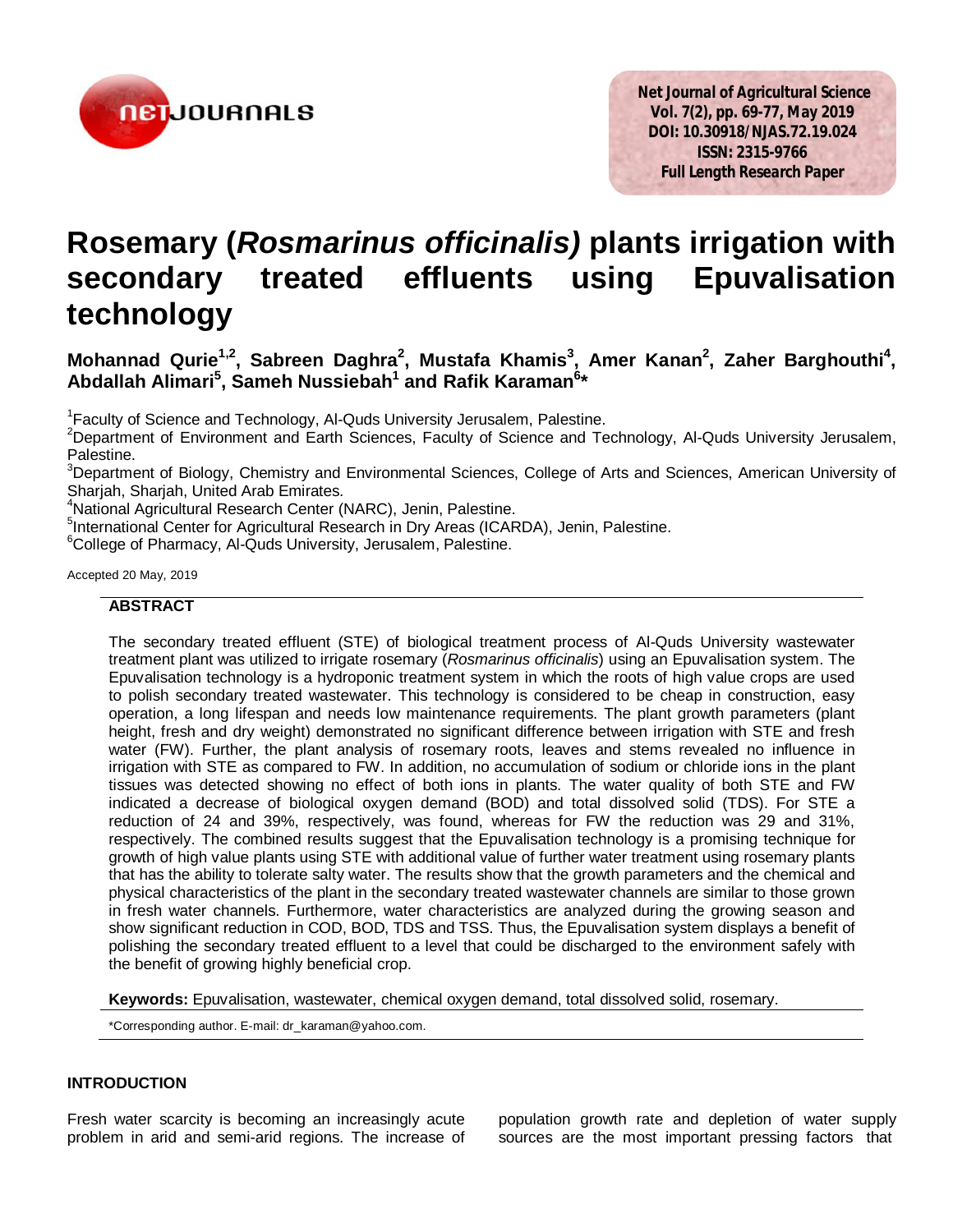accelerate the gap between fresh water supply and demand. Treatment and reuse of wastewater is implemented in many countries throughout the world and the treated effluent is used as a reliable source of water, which can fulfill the gap between supply and demand in the water sector (Khan et al., 2008). Wastewater treatment and reuse in agriculture and industrial sectors is one of the alternative solutions for water shortage and scarcity. Both developed and developing countries are implementing different wastewater treatment technologies to provide new water resources, ensure public health, and improve environmental protection, thus avoiding the negative impact of wastewater disposal in the environment (Qurie et al., 2013; Ng et al., 2008). Wastewater treatment technology ranges from traditional low cost treatment as activated sludge to advanced technologies as membrane technologies (Trivedy, 2007). Introduction of a new microalgae strain with a high ability to remove nutrients from palm oil mill effluent POME, can contribute to the effort in finding an efficient and economic technology for improving our environment (Kamyab et al., 2015; Kamyab et al. 2016)

The water consumption in Palestine which is considered as a semi-arid country is divided among three principle sectors: (1) agricultural sector consumes around 70%, and represents the largest consumer of water, (2) domestic sector which consumes about 27% of the water consumption, and finally (3) industrial sector which consumes only 3% of the total water consumption (Sbeih, 1996).

The main goal of treating wastewater is to reduce adverse content of suspended solids, oxygen demanding materials, dissolved inorganic compounds and harmful bacteria in the environment (Khalaf et al., 2015). Epuvalisation is a French word that means a biological treatment technique that uses plant, to benefit from plant growth biomass in addition to purifying water (Qurie et al., 2013). The roots of these plants act as a physical filter which holds the suspended matters (Qurie et al., 2013). As a result, the Epuvalisation technology can provide new tertiary purification process of secondary treated wastewater effluent. This technique utilizes the roots of plants as bio-filters for utilizing nitrogen, phosphorus and other macronutrients thus decreasing the total dissolved solids (Qurie et al., 2013). Furthermore, elements and salts from wastewater can be accumulated into the plant tissues. The system mechanism consists of gravitational effluent flowing through open channels to keep the water well aerated. The channels host the plant roots not only for water absorption purposes but for trickling and biological filter functions as well. The technique can be operated in a closed or open cycle system. The open cycle system is less efficient in the removal of nutrients and salinity due to minimal contact time, while the closed cycle system is more efficient because of a relatively longer retention time (Ng et al., 2008). In any

Epuvalisation system, the criteria for plants selection are: the ability of the plant to adapt and survive in water as a hydroponic media, the root structure, where hairy roots are more favored due to their high absorption area rendering the plant as more efficient in adsorptions of nutrients and suspended solids, and the salt tolerance of the plant (Xanthoulis et al., 2003). The Epuvalisation technique characterizes cheaper construction and operation with long lifespan, small space and low maintenance requirements with additional advantage of avoiding soil pollution, since no soil used in this technique.

In this research, rosemary plant (*Rosmarinous officinalis*) was selected to investigate its response towards irrigation with secondary treated effluent (STE) using Epuvalisation technique. Furthermore, this work aimed to investigate the efficiency of rosemary plant in the Epuvalisation system as a tertiary wastewater treatment technique. This is the first attempt in the literature on using rosemary (*R. officinalis*) for the secondary wastewater polishing using Epuvalisation technique in close lope configuration. The added value of the epuvalization system is the cropping of the highly beneficial rosemary plant which is used as pest control in garden and its leaves are used as food flavoring (Burlando et al., 2010).

## **MATERIALS AND METHODS**

#### **Wastewater treatment plant**

Al-Quds University wastewater treatment plan twas described previously (Khamis et al., 2012). Briefly, the plant collects a mixture of black (from toilets), gray (from showers and sinks), storm water, and wastewater from a variety of laboratories. The treatment plant consists of a primary treatment (two stage primary settling basin) and secondary treatment (activated sludge). The secondary effluent is then passed through sand filter, chlorinator and alum as coagulating agent before entering the tertiary stage. The tertiary treatment stage consists of two modules of ultra-filtration (UF) units: a hollow fiber (HF) with 100 kD cutoff filters as pre polishing stage followed by spiral wound with 20 kD cutoff UF filters. After the ultrafiltration process, the effluent is filtered by activated carbon column followed by a reverse osmosis (RO).

#### **Epuvalisation system design**

The Epuvalisation system used at Al-Quds University is illustrated in Figure 1. It is composed of two equivalent sections; one is used for irrigation with secondary treated wastewater as hydroponic system while the other is used for irrigation with fresh water as a control. Each system consists of two  $0.5 \text{ m}^3$  storage tanks (one for influent and the other for effluent) and 4 cropping channels. The influent tank is placed one meter above the Epuvalisation tracks to allow water flow by gravity through the four channels. Each channel (made of galvanized metal) is 3-meter long, 0.45 m wide and 0.14 m depth. Small overflow drainage pipes was drilled in the side of each channel to maintain 0.11 m water level overall the growing season. The 4 channels are placed consecutively with 0.1 m height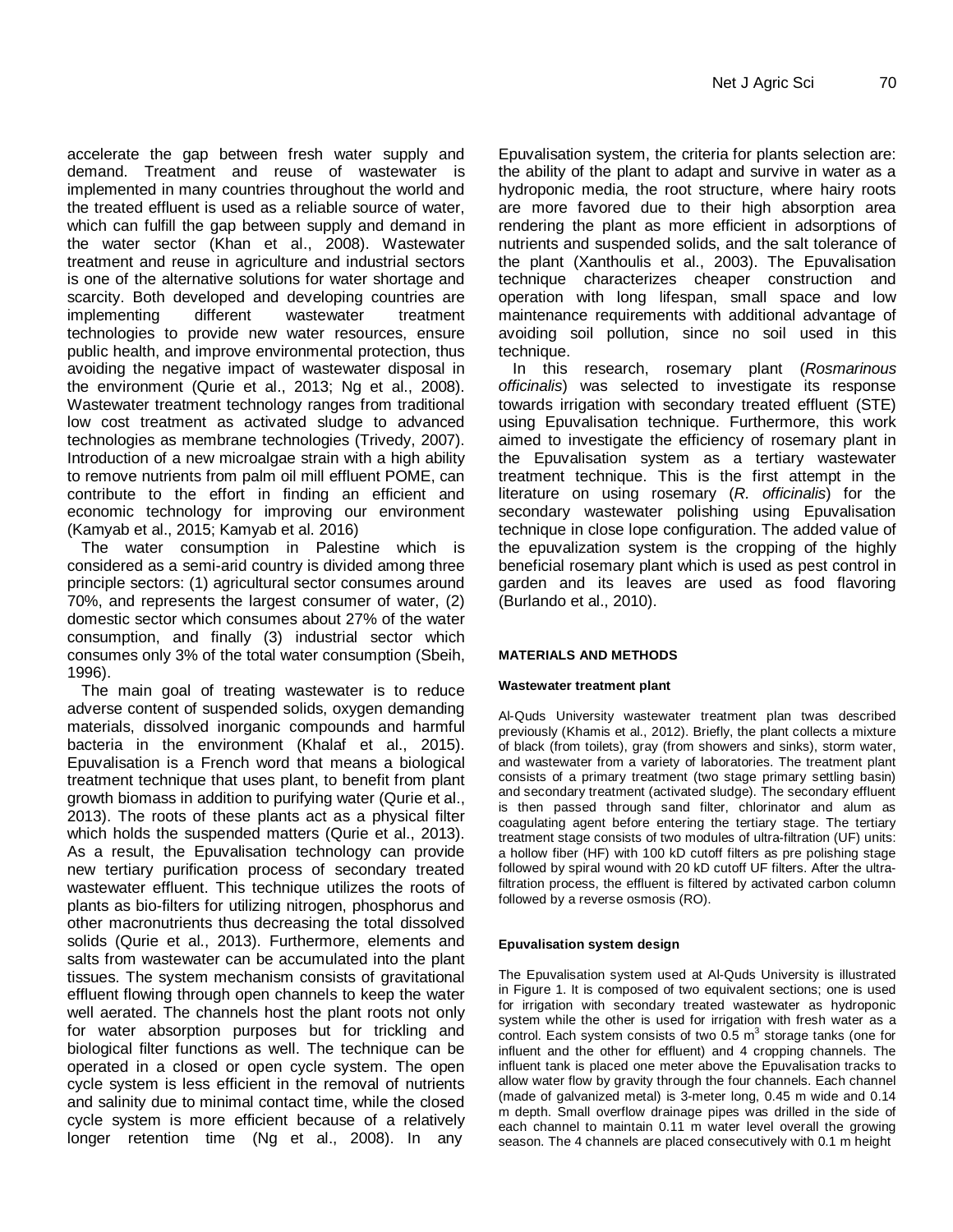

**Figure 1.** Graphical design for the Epuvalisation system.

difference between each channel. The slope of each channel is about 1 to 1.5%. The effluent storage tank is located under the  $4<sup>th</sup>$ channel placed in the bottom. The effluent is continuously pumped to the influent tank in close cycle. Air pump was used continuously to maintain optimum oxygen level in channels to enhance the dissolution of oxygen using thin aeration plastic pipes.

#### **Experimental process**

Adaptation stage with fresh water FW and fertilizers was the first stage of our experiment. Aeration stage was conjugated with the process every day for 6 hours and was controlled by a timer. Plants were planted at 0.25 m distance from each other to permit roots to develop in a sufficient volume. The second stage was irrigation with STE for one system whereas the other system was irrigated with FW as a control. The same quantities of fertilizers were added for both systems. Three closed cycle with 10 days duration each, were used to monitor the plant growth parameters and the water quality. The water quality of the influent and effluent was frequently tested at the initial and final stages of the closed cycle to evaluate the treatment process. Online analysis of EC and TDS was performed on a daily bases to control the efficiency of the treatment system. Standard analytical methods for testing the quality of the water and wastewater were utilized (Eaton, 2005).

#### **Plantation and plant growth parameters**

Young rosemary plants (*Rosmarinus officinalis*) were grown in channels of both STE and FW augmented with additional nutrients that contain nitrogen, potassium, calcium, phosphorus, magnesium, and iron. Nutrients added in the influent tanks of STE and FW using 5.0, 4.0, 1.0, 0.8, 0.7 and 0.5 mM of total nitrogen, total potassium, calcium, phosphorus, magnesium, and iron, respectively, using the following chemicals: K<sub>2</sub>SO<sub>4</sub>, KCl, KNO<sub>3</sub>, Ca(NO<sub>3</sub>)<sub>2</sub>·4H<sub>2</sub>O, NH<sub>4</sub>NO<sub>3</sub>, KH<sub>2</sub>PO<sub>4</sub>, MgSO<sub>4</sub>·7H<sub>2</sub>O, Fe–Na EDTA. Micronutrients were added in adequate amounts ( $\mu$ M): 2.97 MnCl<sub>2</sub>·4H<sub>2</sub>O, 1.24 ZnCl<sub>2</sub>, 0.66 CuCl<sub>2</sub>·2H<sub>2</sub>O, 24.75 H<sub>3</sub>BO<sub>3</sub>, 0.083 (NH<sub>4</sub>)<sub>6</sub> Mo<sub>7</sub>O<sub>24</sub>·4H<sub>2</sub>O, and 0.0413 NiCl<sub>2</sub> (Ng et al., 2008; Khalid, 2006). The plants heights were monitored weekly. The dry biomass and fresh biomass were measured at the end of the season. The branching number was

measured at the beginning and end of the experiment. At the end of the growing season, the plants were harvested and separated into roots, stems and leaves. Each part was weighed after drying in an open air at room temperature.

#### **Plants tissue analysis**

Dried rosemary (roots, leaves and stems) were analyzed for chemical plant tissue analysis. The chemical analysis included total nitrogen, total phosphorus, sodium, chloride and potassium. Standard methods for soil and plant analysis were used. The plant samples dried at room temperature until constant weight. The plant samples were grinded using electrical blender before digested using complete acid digestion with sulfuric acid and hydrogen peroxide for total nitrogen, total phosphorus, potassium, sodium and chloride analysis (Ryan et al., 1996). Potassium and sodium were analyzed using flame photometer. The total phosphorus was analyzed using the ascorbic acid method at  $\lambda = 880$  nm (Murphy and Riley, 1977). Total nitrogen was analyzed using spectrophotometry method at  $\lambda = 640$  nm (Ryan et al., 1996).

#### **Instrumentations**

pH-EC-TDS meter (Hanna 18752), Spectrophotometer (Hack, 2010), UV–Visible Spectrophotometer (Shimadzu 1601), Atomic Absorption Flame Emission Spectrophotometer (Shimadzu AA 6200), Flame Photometer (Jenway Heraeussepatech), Oximeter (WTW, Germany), Centrifuge (Labofuge 200), Oven, (D-63450 Kendro) and electronic balance (Shimadzu), Furnace (multi-stages electrotherm, MS 8, BIAF Therm, Israel) were used throughout the work.

#### **Statistics and yield component analysis**

Results were expressed as means and standard deviations for three replicates. All statistical analyses were carried out using Statistical Analysis System (SAS) (SAS Institute Inc., Cary, NC, USA, Release 8.02, 2001). Comparison among data was carried out using the GLM procedure. The Bonferroni procedure was employed with multiple-tests in order to maintain an experiment wise of 5% (Dunn, 1958).

#### **RESULTS AND DISCUSSION**

#### **Plant growth parameters**

Plant growth parameters (plant height, fresh weight, and dry weight and average number of branching) were monitored during the season and at harvesting time. Figures 2 to 4 summarize the plants growth parameters of rosemary plants irrigated with both STE and FW.

The rosemary plants height results indicate an increase in plant height during the time with no significant difference between the irrigation by both sources, STE and FW. The same trend was observed for the rosemary fresh and dry weights at the end of the experiment showing no significant difference. The average number of branching in both media showed an increase in the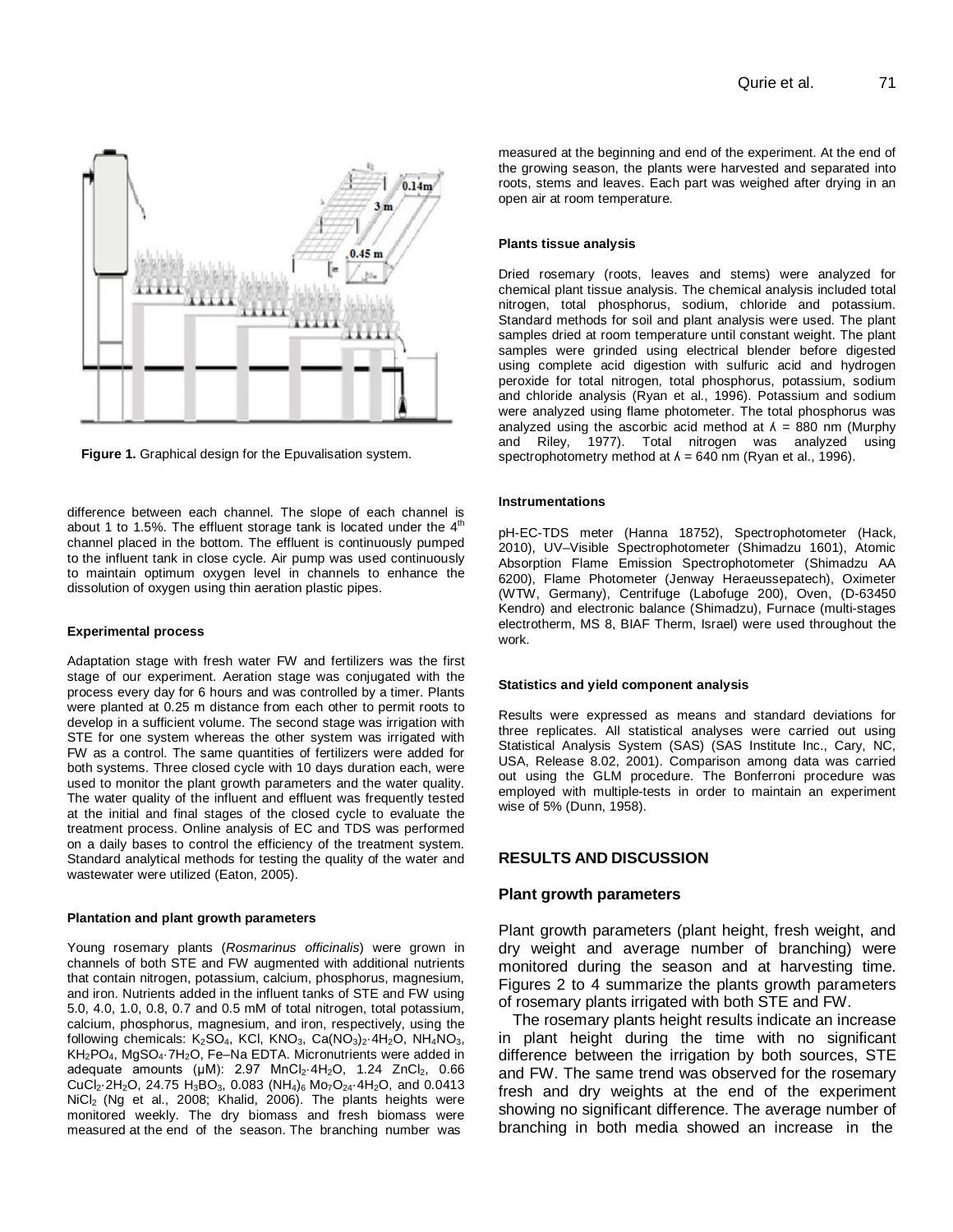

**Figure 2.** Variation of rosemary height (cm) as a function of time (days) during season of Epuvalisation experiment which irrigated with both types of water (STE and FW).



**Figure 3.** Variation of rosemary weight in (g) for both fresh and dry plants irrigated with STE and FW.

number of branching in all rosemary plants. This observation indicates that rosemary plants were growing horizontally. However, no significant difference between both irrigations was observed. Similar studies on irrigation of rosemary (*Rosmarinus officinalis*) with treated wastewater showed that the plants were adapted to wastewater irrigation with increasing plant height (Rayan et al., 2015; Bozdogan, 2015).

## **Chemical composition of plant tissues**

Rosemary plants were harvested after the growing season, dried, separated into roots, stems and leaves. Finally were digested for chemical analysis of the various nutrient contents as shown in Figures 5, 6 and 7.

Rosemary plants grown with STE have accumulated higher total nitrogen in their roots compared to plants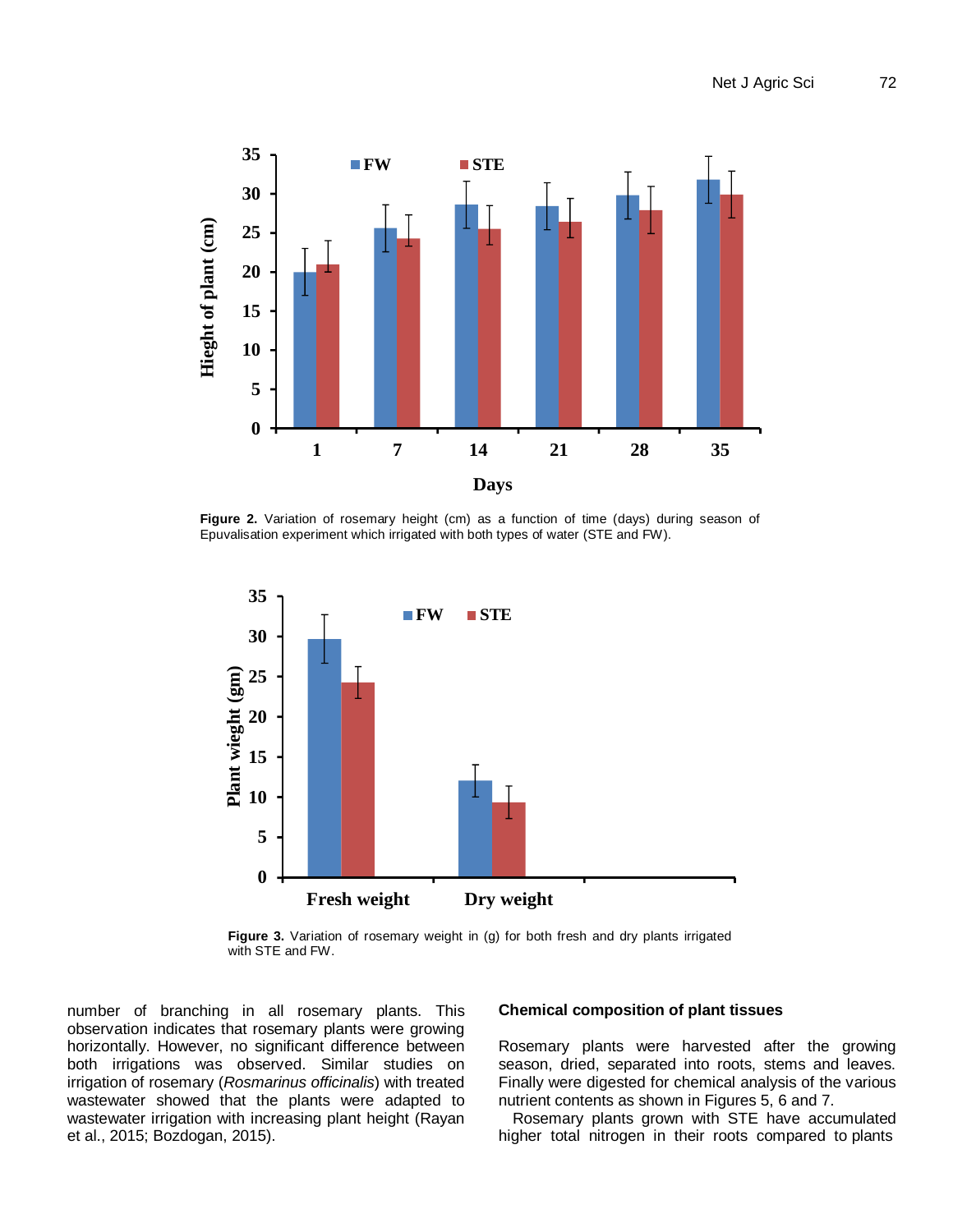

**Figure 4.** Variation of average rosemary branching number of plants irrigated with STE and FW at the beginning of the experiment and after 6 weeks.



**Figure 5.** Total nutrients content of rosemary roots after 6 weeks of Epuvalisation irrigated with STEas compared with FW. Mean values ± standard deviations (SD) of three replicates are reported.

irrigated with FW (Figure 5). Both STE and FW treated plants have accumulated the same amount of total .<br>potassium and phosphorous, with low amount of Na<sup>+</sup> and Cl-showing no salinity effect of STE on the plant's roots. Figure 6 shows higher accumulation of total potassium with STE in the stems compared to plants irrigated with FW. On the other hand, the concentrations of TN and TP

in rosemary stems grown showed no significant difference between both water irrigations, STE and FW.

Nitrogen was accumulated in higher amounts compared to the other macronutrients in all parts of the rosemary plants. Low sodium content ranging between (1.63 and 2.82 mg/g) was found almost equal in plants irrigated with STE or FW. No particular accumulation of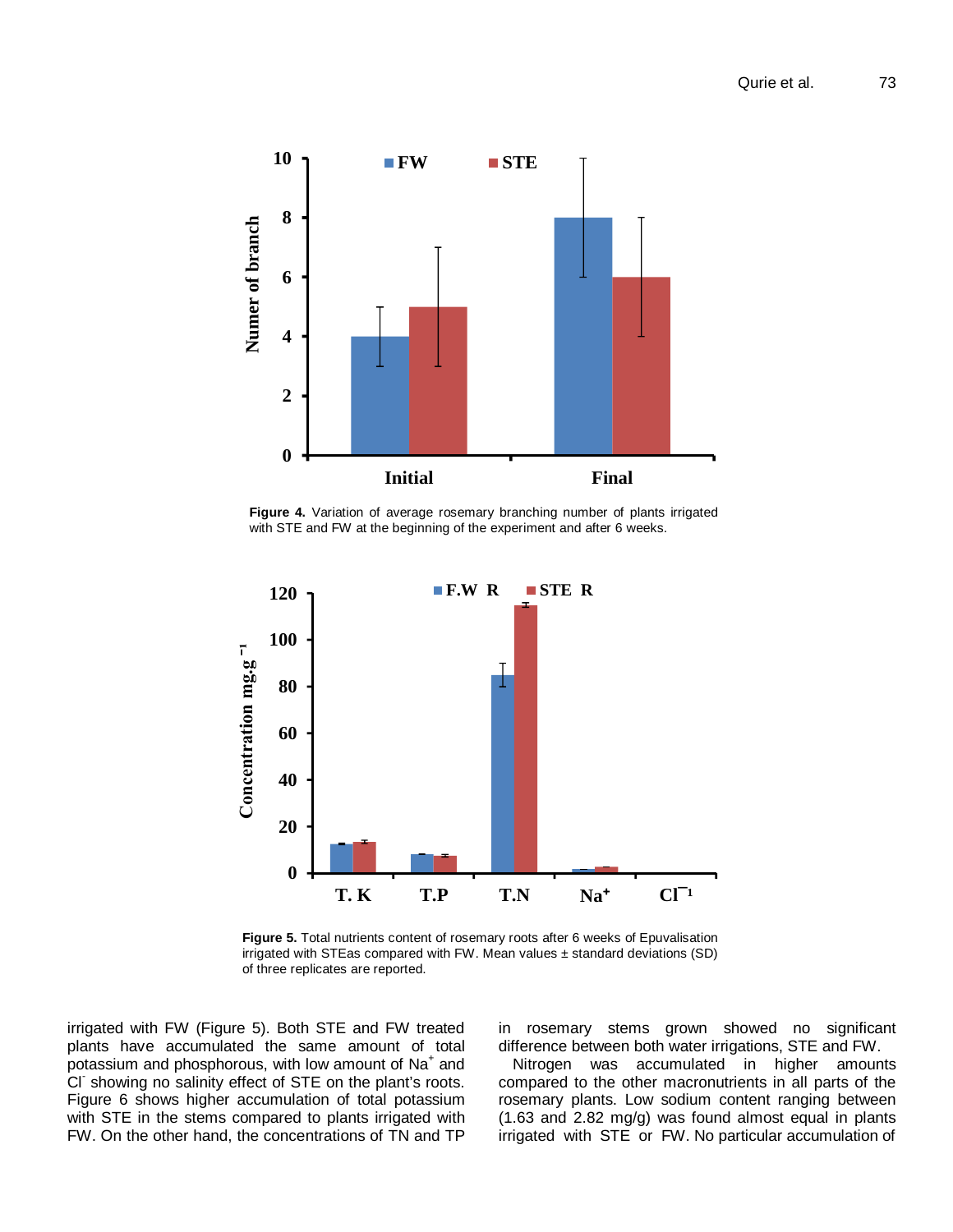

**Figure 6.** Total nutrients content of rosemary stems after 6 weeks of Epuvalisation irrigated with STE as compared with FW. Mean values  $\pm$  standard deviations (SD) of three replicates are reported.



**Figure 7.** Total nutrients content of rosemary leaves after 6 weeks of Epuvalisation irrigated with STE as compared with FW. Mean values  $\pm$  standard deviations (SD) of three replicates are reported.

chloride with concentration range (0.01 and 0.07 mg/g) was observed in the roots, stems and leaves of the rosemary plants. According to the study results, rosemary can be considered as a tolerant plant towards salt, ornamental shrubs with maximum permissible EC of 6000 to 8000  $\mu$ S.cm $^{-1}$  (PWA 2003). Further, the Epuvalisation results agree with previous studies and demonstrate that rosemary (*R. officinalis)*, when grown in soil, is suitable as industrial crops for essential oil and

antioxidant production when irrigated with secondarytreated municipal effluents. This is because the rosemary yield and quality were not affected by the type of water used for irrigation (Fayaz and Hossein, 2011).

## **Water quality**

The effluent of the biological treatment unit in the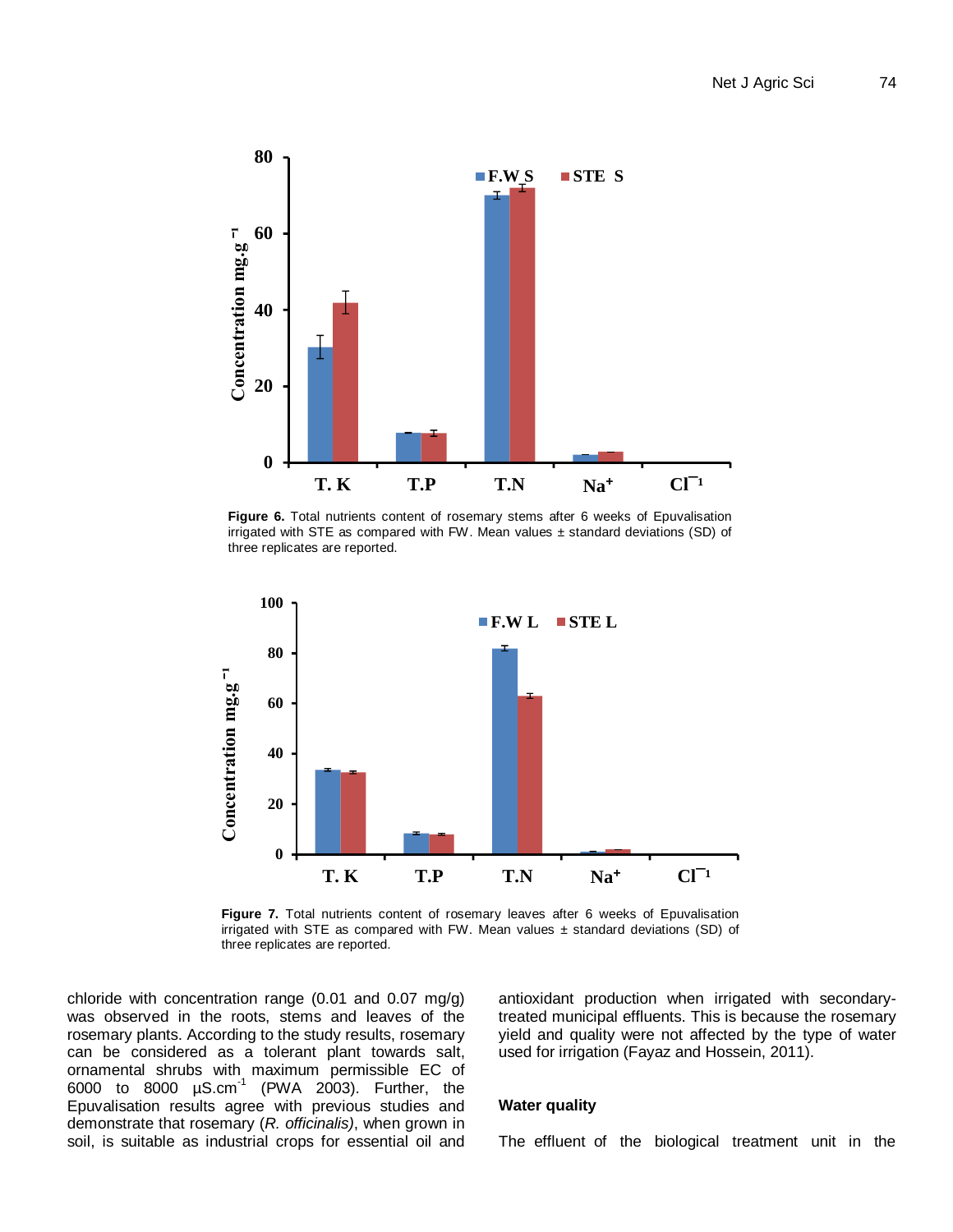wastewater treatment plant at Al-Quds University (STE) was used for rosemary plants irrigation using Epuvalisation technique. Fresh water from the site was used as a control. The chemical, physical and biological characteristics of STE and FW are presented in Table 1.

Inspection of Table 1 reveals that STE contains high population of fecal coliform, total coliform and total plate count with high turbidity. All those values are higher than the Palestinian standard limitation for agriculture irrigation (Bozdogan, 2015; WHO, 2008).

The electrical conductivity (EC) of STE (1830 µS/cm) is higher than that of FW (1060 µS/cm) indicating higher salt content in STE. The maximum limits for EC in drinking water per WHO standards is about 1500 (µS/cm) (PWA 2003). According to Palestinian standards, STE can be considered as medium quality water. This is based on the measured BOD and FC values.

The influent and effluent quality of FW and STE were monitored during the Epuvalisation experiments. Water samples were collected and analyzed for chemical, biological and physical characteristics after each cycle which lasted for 10 days. Table 2 depicts typical water analysis for an average of three cycles.

Table 2 indicates a decrease of 13% in the chemical oxygen demand (COD) and 39% in total dissolved solid (TDS) upon irrigation with STE water, whereas, a decrease of 16 and 31%, respectively, were observed in the case of FW.

Potassium concentration for both treatments demonstrates a decrease of 31 and 33% for FW and STE, respectively. This decrease can be attributed to the uptake of K<sup>+</sup> by rosemary plants as major nutrients. Similar trends were observed in the other nutrients such as Ca $^{*2}$ , Mg $^{*2}$  and Na $^*$ .

The combined results revealed that rosemary plants

can be used as a polisher of STE with a removal efficiency of 24%, 26% and 13% for BOD, TDS and COD, respectively. This indicates that the treated effluent of the Epuvalization system have an acceptable water quality and hence it can be used as an alternative source for irrigation for crops in arid and semi-arid regions, thus preserving fresh water resources (FAO, 2007; Al-Jayyousi, 2013; Vo et al., 2014).

**Table 1.** Chemical, physical and biological analysis of STE and FW employed for irrigation of rosemary plant using Epuvalisation technology.

| <b>Test</b>                      | <b>FW</b>     | <b>STE</b>     |  |
|----------------------------------|---------------|----------------|--|
| рH                               | $7.5 \pm 2$   | $7.7 \pm .3$   |  |
| EC (µS/cm)                       | $1060 \pm 50$ | $1830 \pm 50$  |  |
| TDS $(mg.L-1)$                   | $510 \pm 50$  | $1100 \pm 50$  |  |
| $TSS$ (mg. $L^{-1}$ )            | $1 \pm 0.1$   | $76 \pm 3.2$   |  |
| Turbidity $(mg.L1)$              | $1 \pm 0.1$   | $52 \pm 2$     |  |
| $COD$ (mg. $L^{\eta}$ )          | $117 \pm 20$  | $192 \pm 55$   |  |
| $BOD$ (mg.L <sup>-1</sup> )      | $58 \pm 5$    | $117 \pm 30$   |  |
| $Mg^{2+}$ (mg. L <sup>-1</sup> ) | $12 \pm 3$    | $26 \pm 0.5$   |  |
| $Ca^{2+}$ (mg. L <sup>-1</sup> ) | $28 \pm 15$   | $60 \pm 0.2$   |  |
| $K^+$ (mg. $L^{-1}$ )            | $16 \pm 26$   | $38 \pm 5$     |  |
| $Na^+(mg.L^1)$                   | $47 \pm 3$    | $78 \pm 2$     |  |
| $TN^*$ (mg. $L^{-1}$ )           | $6.4 \pm 0.1$ | $29.2 \pm 2.5$ |  |
| $PO43 (mg.L-1)$                  | $37 + 3$      | $63.70 \pm 2$  |  |
| FC (cfu/ml)                      | 0             | $3*10^3$       |  |
| TC (cfu/ml)                      | < 1000        | $5*10^3$       |  |
| TPC                              | <1000         | $20*10^3$      |  |

\*as NH<sup>4+</sup> and NO $^3$  (mg.L<sup>-1</sup>).

**Table 2.** Physical, chemical and biological quality of STE and FW employed in the Epuvalisation system. The results are average of three cycles with 10 days each. Mean values ± standard deviations (SD) are reported.

| <b>Test</b>                      | <b>FW</b>       |                 | Percentage change        | <b>STE</b>      |                 | Percentage change |
|----------------------------------|-----------------|-----------------|--------------------------|-----------------|-----------------|-------------------|
|                                  | <b>Influent</b> | <b>Effluent</b> |                          | <b>Influent</b> | <b>Effluent</b> |                   |
| pH                               | $7.1 \pm 0.1$   | $7.2 \pm 0.1$   | $\overline{\phantom{a}}$ | $7.4 \pm 0.1$   | $8.2 \pm 0.1$   | ۰                 |
| $EC$ ( $\mu$ S.cm-1)             | $1067 \pm 25$   | $763 \pm 35$    | 29                       | $1837 \pm 25$   | $1350 \pm 20$   | 27                |
| TDS $(mg.L^{-1})$                | $540 \pm 12$    | $407 \pm 15$    | 25                       | $1067 \pm 20$   | $670 \pm 15$    | 37                |
| $SS$ (mg. $L^{-1}$ )             | $1.7 \pm 0.1$   | $1.2 \pm 0.1$   | 29                       | $64 \pm 5$      | $44 \pm 5$      | 31                |
| TUR (NTU)                        | $0.7 \pm 0.05$  | $0.3 \pm 0.05$  | 57                       | $49 \pm 11$     | $32 \pm 2$      | 35                |
| $COD(mg.L^{-1})$                 | $107 \pm 15$    | $77 \pm 8$      | 27                       | $217 \pm 23$    | $162 \pm 15$    | 25                |
| $BOD(mg.L^{-1})$                 | $46 \pm 3$      | $34 \pm 2$      | 23                       | $86 \pm 2$      | $64 \pm 5$      | 23                |
| $Mg^{2+}(mg.L^{-1})$             | $2.32 \pm 0.1$  | $1.71 \pm 0.1$  | 26                       | $24 \pm 1$      | $18 \pm 1$      | 22                |
| $Ca^{2+}$ (mg. L <sup>-1</sup> ) | $1.26 \pm 0.2$  | $0.86 \pm 0.05$ | 32                       | $58 \pm 0.5$    | $42 \pm 1$      | 26                |
| $K^+$ (mg. L <sup>-1</sup> )     | $4.32 \pm 0.2$  | $1.77 \pm 0.3$  | 59                       | $38 \pm 2$      | $31.7 \pm 0.8$  | 14                |
| $Na^{+}$ (mg. L-1)               | $37.9 \pm 0.8$  | $26.8 \pm 0.7$  | 29                       | $76 \pm 2$      | $51.8 \pm 0.8$  | 6                 |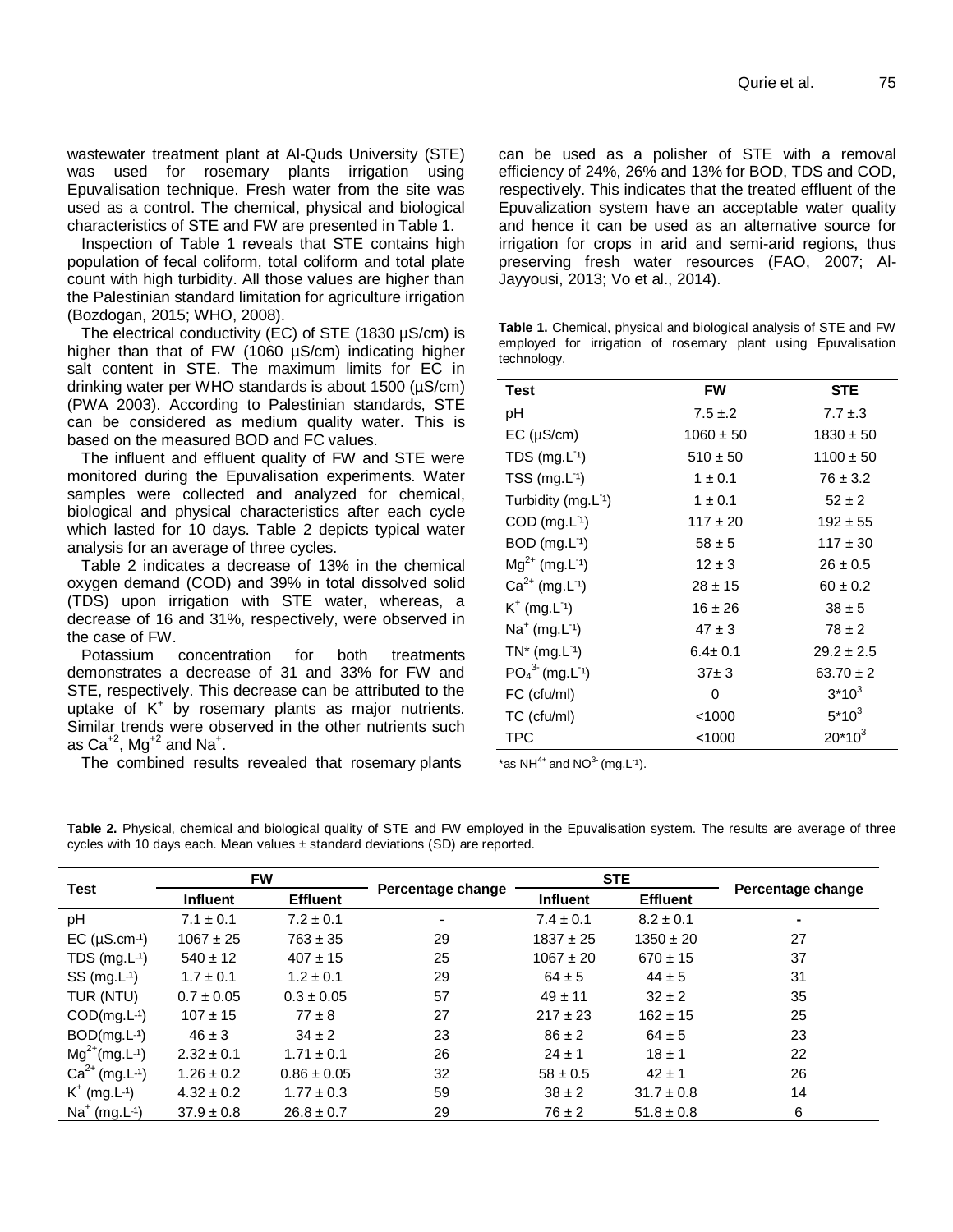

**Figure 8.** Variation of EC vs. time (days) using STE as compared to FW during the closed cycle (10 days of operation). Both treatments contained the same quantity of macro and micronutrients.



**Figure 9.** Variation of TDS vs. time (days) using STE as compared to FW during the closed cycle (10 days operation). Both treatments contained the same quantity of macro and micronutrients.

## **Variation of EC and TDS with time during closed cycle**

Figures 8 and 9 summarize the variation of EC and TDS versus time during one closed cycle (10 days). On the 1st day from the beginning of the Epuvalisation cycle, two doses of the same quantity of fertilizers were added to both treatments (STE and FW). The results demonstrate that there is a gradual decrease in EC and TDS during the monitoring period. This reduction can be attributed to